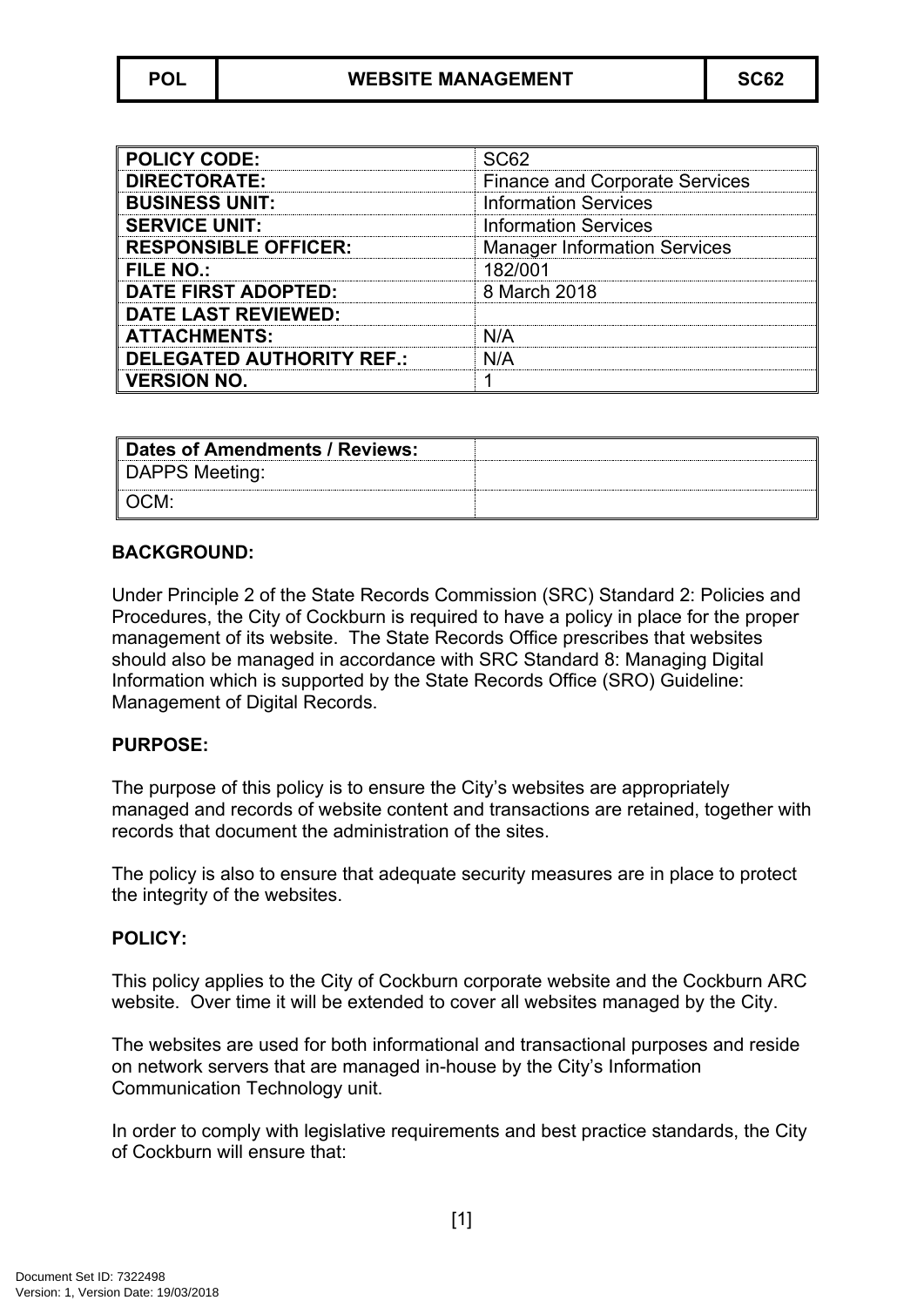- (1) The websites are backed up to a back-up repository at the City daily, seven days a week and backups are copied to the disaster recovery facility daily. Each back up will be retained for seven days.
- (2) The websites are updated and managed using a Content Management System (CMS) and all changes to content are captured within the CMS. The website has a limit of twenty versions for each page within the CMS, meaning the roll back date for any particular page is reliant on how often the page is updated.
- (3) Digital information is safe from intentional damage and unauthorised tampering, and authentication and passwords are required for all users accessing the websites' content management system.
- (4) The City has systems that log and alert access to information. More than five incorrect password attempts will lock the account and notify the account owner, enabling the City to identify and respond to incidents or attempted security breaches.
- (5) All files and digital information are stored on systems that use Access, Authentication and Authorisation (AAA) which require usernames and passwords before being permitted access.
- (6) The City's future cloud strategy will review the risk of storing information systems offsite or offshore. Currently no information is stored offsite/offshore.
- (7) All documents on the websites are captured in the City's records management system in order to be published to the websites via an automated integration process. Any future websites will be integrated with the records management system.
- (8) Only authorised officers with assigned security permissions are able to publish documents to the websites via the City's records management system. Training is provided to these officers and documented procedures are also available.
- (9) Transactional information is managed in accordance with the City's Records Management policy and is the responsibility of the Service Unit that owns the transaction. Transactions conducted via the websites are retained as records in the financial management or records management system as appropriate and for the required retention periods.
- (10) Only authorised content writers and uploaders who have received training are permitted to add, remove or alter content on the websites. Content is approved by allocated staff in the Corporate Communications team and the CMS captures the most recent approval of any given page, including who has submitted it and who has approved it.